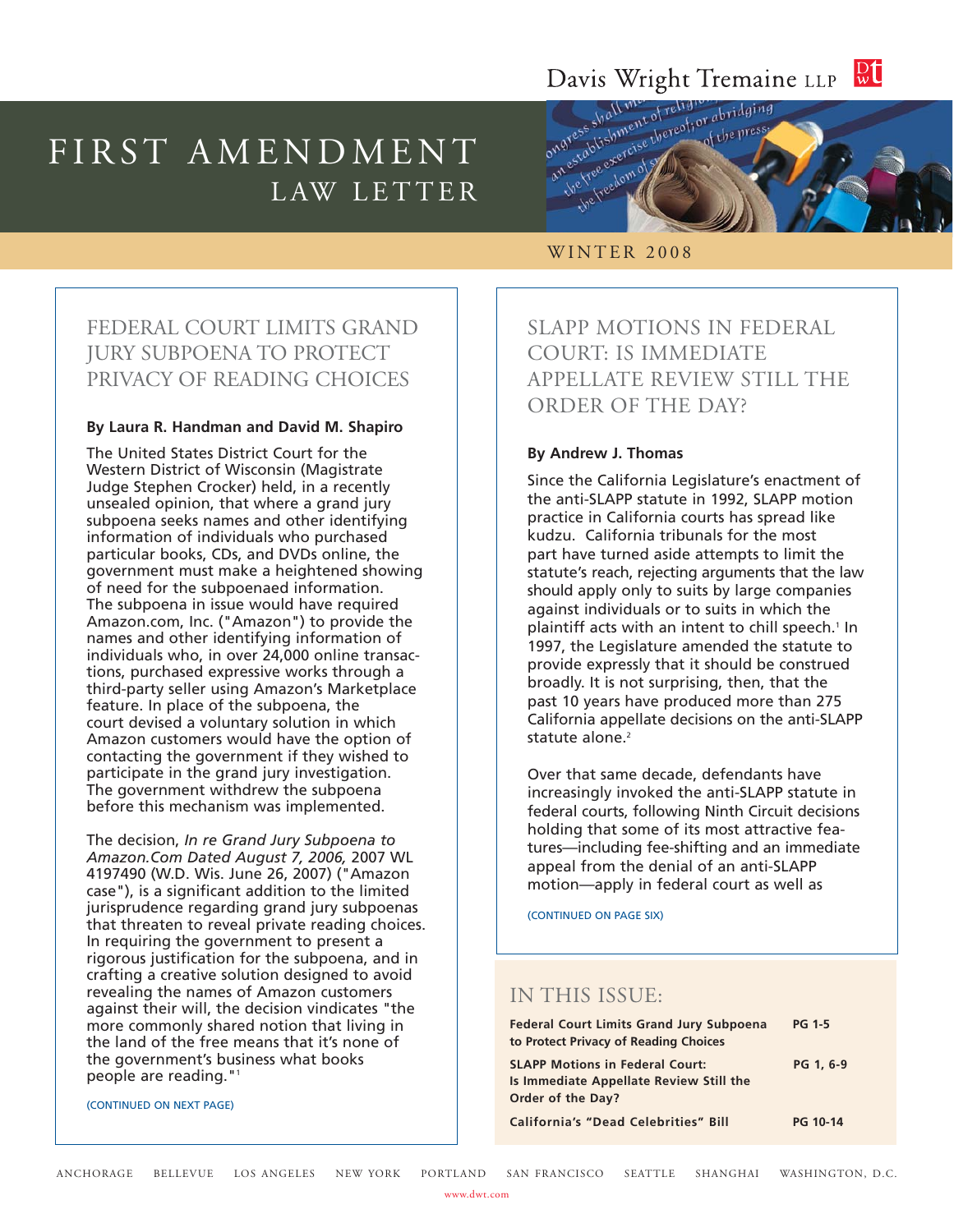# PRIVACY OF READING CHOICES

#### *(CONTINUED FROM PREVIOUS PAGE)*

Against the backdrop of *Branzburg v. Hayes,* 408 U.S. 665 (1972), and the D.C. Circuit's recent rejection of a reporter's privilege in the grand jury context, *In re Grand Jury Subpoena, Judith Miller,* 438 F.3d 1141 (D.C. Cir. 2006), the decision also underscores the vitality of the First Amendment right to anonymous speech, even in the face of a grand jury's sweeping powers. This article outlines prior judicial decisions that explore the conflict between grand jury subpoena power and the right to read expressive works privately, and then analyzes the court's solution to this problem in the recent Amazon case.

#### **Grand jury subpoena power**

The "ancient role" of the grand jury requires it both to "determin[e] if there is probable cause to believe that a crime has been committed" and to "protect [ ]citizens against unfounded criminal prosecutions."2 "A grand jury investigation 'is not fully carried out until every available clue has been run down and all witnesses examined in every proper way to find if a crime has been committed.'"3 Such inquiry requires broad power, and the grand jury "'is a grand inquest, a body with powers of investigation and inquisition, the scope of whose inquiries is not to be limited narrowly by questions of propriety or forecasts of the probable result of the investigation. …'"4

In light of this broad investigative power, "many of the rules and restrictions that apply at a trial do not apply in grand jury proceedings."5 Under Federal Rule of Civil Procedure 17(c), the burden of resisting a grand jury subpoena lies with the recipient, and the subpoena will be quashed only if "there is *no reasonable possibility* that the category of materials the Government seeks will produce information relevant to the *general subject* of the grand jury's investigation."6 While a grand jury may not "engage in arbitrary fishing expeditions, nor … select targets of investigation out of malice or an intent to harass, "7 judicial review of a grand jury subpoena is quite limited.

The grand jury's subpoena power can overcome even certain First Amendment interests. The majority opinion in *Branzburg* rejected the argument that grand jury subpoenas should be subjected to more searching review where they would reveal a reporter's confidential sources. Justice Powell provided a fifth vote for the opinion but also wrote a concurrence which, in a seeming departure from the

majority opinion's wholesale rejection of the reporter's privilege in the grand jury setting, instructed courts to apply a case-by-case balancing test. The apparent contradiction between Justice Powell's stated position in his concurrence and his decision to join the majority sparked continuous debate over what exactly *Branzburg* meant, but the D.C. Circuit recently stated in categorical terms, "the Supreme Court decided in *Branzburg* that there is no First Amendment privilege protecting journalists from appearing before a grand jury or … otherwise providing evidence to a grand jury regardless of any confidence promised by the reporter to any source …. Without doubt, that is the end of the matter."<sup>8</sup> According to the D.C. Circuit, "whatever Justice Powell specifically intended, he joined the majority [in *Branzburg*]," which rejected even a qualified reporter's privilege in the face of a grand jury subpoena.<sup>9</sup> The Supreme Court declined to review the *Miller* decision, leaving until another day the question of whether a qualified reporter's privilege exists under the First Amendment or at common law. Though *In re Miller* no doubt represents a setback for First Amendment rights in the grand jury context, neither *In re Miller* nor *Branzburg* addresses the freedom to read privately. That right retains much of its force, even when it collides with a grand jury subpoena.

# **Right to read privately**

The Supreme Court addressed the right to read anonymously in *United States v. Rumely,* 345 U.S. 41 (1953), in which the House Select Committee on Lobbying issued a subpoena to the Committee for Constitutional Government (CCG), demanding the names of contributors who provided money for the organization to distribute books and pamphlets, either to the contributors themselves or to others. In his concurrence, Justice Douglas issued a powerful defense of the right to read free of government scrutiny:

> Once the government can demand of a publisher the names of the purchasers of his publications, the free press as we know it disappears. Then the spectre of a government agent will look over the shoulder of everyone who reads. … Fear of criticism goes with every person into the bookstall. … Some will fear to read what is unpopular, what the powers-that-be dislike. … [F]ear will take the place of freedom in the libraries, book stores, and homes of the land. Through the harassment of hearings, investigations, reports, and subpoenas government will hold a club over speech and over the press.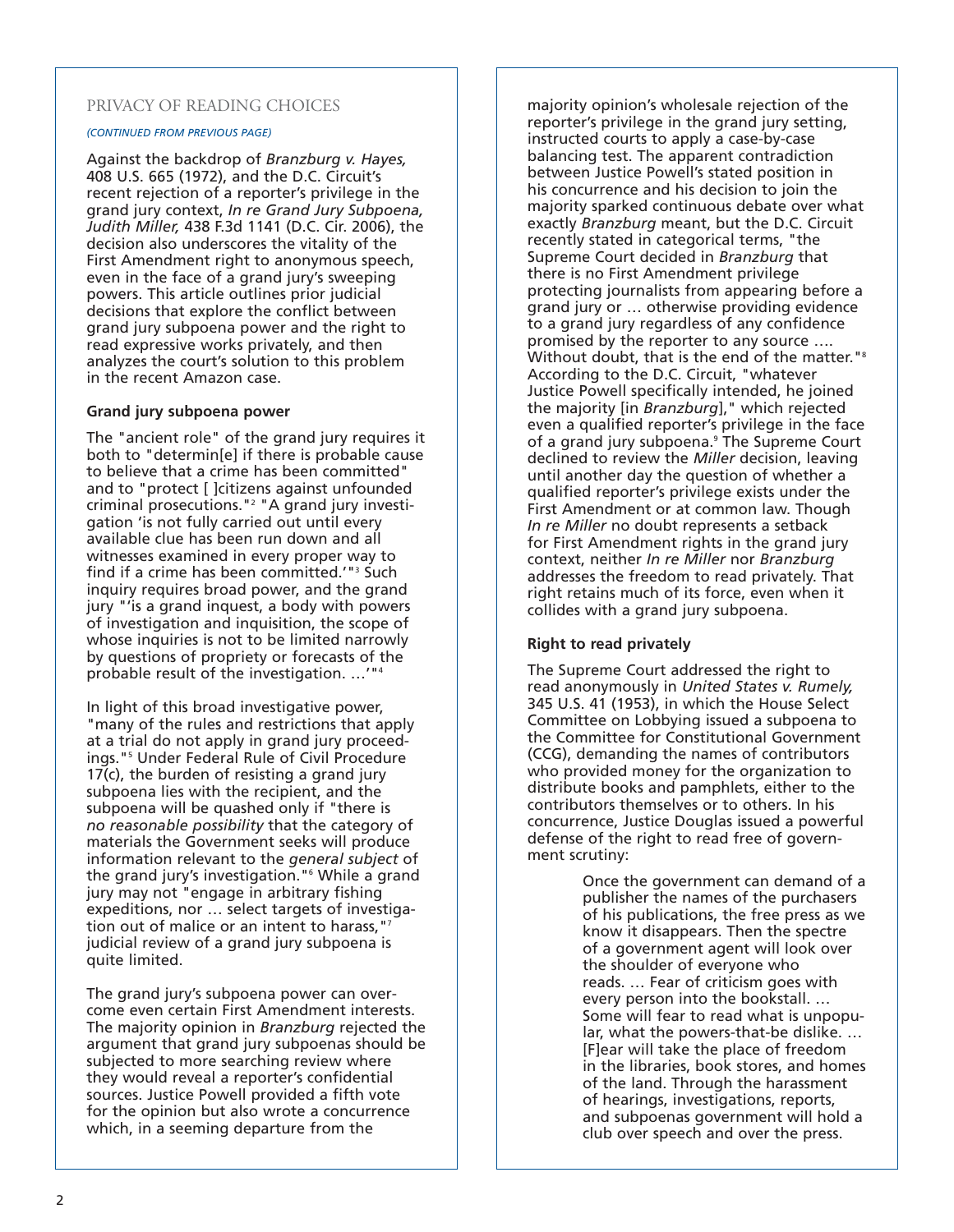#### *Id.* at 57-58 (Douglas, J., concurring).<sup>10</sup>

A similar concern that fear of government retaliation would chill speech animated the decision in *Lamont v. Postmaster General,* 381 U.S. 301 (1965), where the Court considered a federal statute that required the post office to hold any mail determined to be "communist political propaganda" until the intended recipient identified himself or herself by affirmatively requesting delivery. The Court held that the statute violated the First Amendment, stating "[t]his requirement is almost certain to have a deterrent effect, especially as respects those who have sensitive positions."<sup>11</sup>

In addition to concerns about chilling reading choices, the right to enjoy expressive works anonymously may also be said to reflect three other First Amendment principles. First, as a corollary of the right to speak, the Supreme Court has recognized a right to know that protects the receipt of information. *See Stanley v. Georgia,* 394 U.S. 557, 564 (1969) ("[i]t is now well established that the Constitution protects the right to receive information and ideas"); *Lamont,* 381 U.S. at 306 (requirement that individuals identify themselves to receive communist mailings constitutes improper attempt to "control the flow of ideas to the public").

Second, the right to receive information "takes on an added dimension" in private contexts such as the home, for "[i]f the First Amendment means anything, it means that a State has no business telling a man, sitting alone in his own house, what books he may read or what films he may watch." *Stanley,* 394 U.S. at 565 (holding that although states may prohibit public distribution of obscene material, they may not criminalize private possession).

Third, the rights of free speech and association encompass a right to engage in anonymous expressive activity. *See McIntyre v. Ohio Elections Comm'n,* 514 U.S. 334, 357 (1995) (striking down state statute prohibiting distribution of anonymous campaign literature on First Amendment grounds); *Shelton v. Tucker,* 364 U.S. 479, 479 (1960) (invalidating Arkansas statute requiring public school teachers to disclose the organizations to which they belong).

When a grand jury subpoena demands information that would identify individuals who purchased expressive works, the stage is set for a showdown between First Amendment rights and the sweeping powers and investigatory functions of the grand jury. Confronted with

such situations, courts have reached divergent results as to whether the government must make a heightened showing of need for the information in issue. In *In re Grand Jury Subpoena to Kramerbooks & Afterwords, Inc.,* 26 Med. L. Rptr. 1599 (D.C. 1998), the court considered a motion to quash a grand jury subpoena to an innocent third-party bookstore, which subpoena requested "all documents and things relating to any purchase by Monica Lewinsky." There, the independent counsel wished to investigate Ms. Lewinsky's reading choices to corroborate allegations of a sexual affair with the President of the United States. Finding that disclosure of a patron's choice of books would have a chilling effect on First Amendment rights, the court applied a heightened standard of scrutiny, requiring the government to show a "compelling need for the materials" sought and "a sufficient connection between the information sought and the grand jury's investigation." *Id.* at 1601.

Courts have also imposed a heightened standard where state agency subpoenas and search warrants threaten the anonymous enjoyment of expressive materials. In *Lubin v. Agora, Inc.,* 882 A.2d 833, 846 (Md. 2005), the Maryland Court of Appeals required the government to "establish a substantial relation between the information sought and an overriding and compelling State interest," where the agency subpoena in issue sought "subscriber lists, marketing lists, and other documents containing information identifying any … subscribers" to an investment newsletter.<sup>12</sup> The Court imposed this heightened standard because "[e]nforcement of the subpoenas would intrude upon the First Amendment rights of [the publisher's] subscribers and customers."<sup>13</sup>

The Colorado Supreme Court imposed a similar heightened standard on a search warrant seeking a bookseller's records on a specific customer in *Tattered Cover, Inc. v. City of Thornton,* 44 P.3d 1044, 1053 (Colo. 2002), stating, "the First Amendment embraces the individual's right to purchase and read whatever books she wishes to, without fear that the government will take steps to discover which books she buys, reads, or intends to read."

Not all courts have imposed a heightened standard on the government where a grand jury subpoena trenches on private enjoyment of expressive works. The grand jury in *In re Grand Jury 87-3 Subpoena Duces Tecum,* 955 F.2d 229 (4th Cir. 1992), subpoenaed records of businesses that allegedly distributed obscene material.14 Although it "appear[ed] that the government may really be after … customer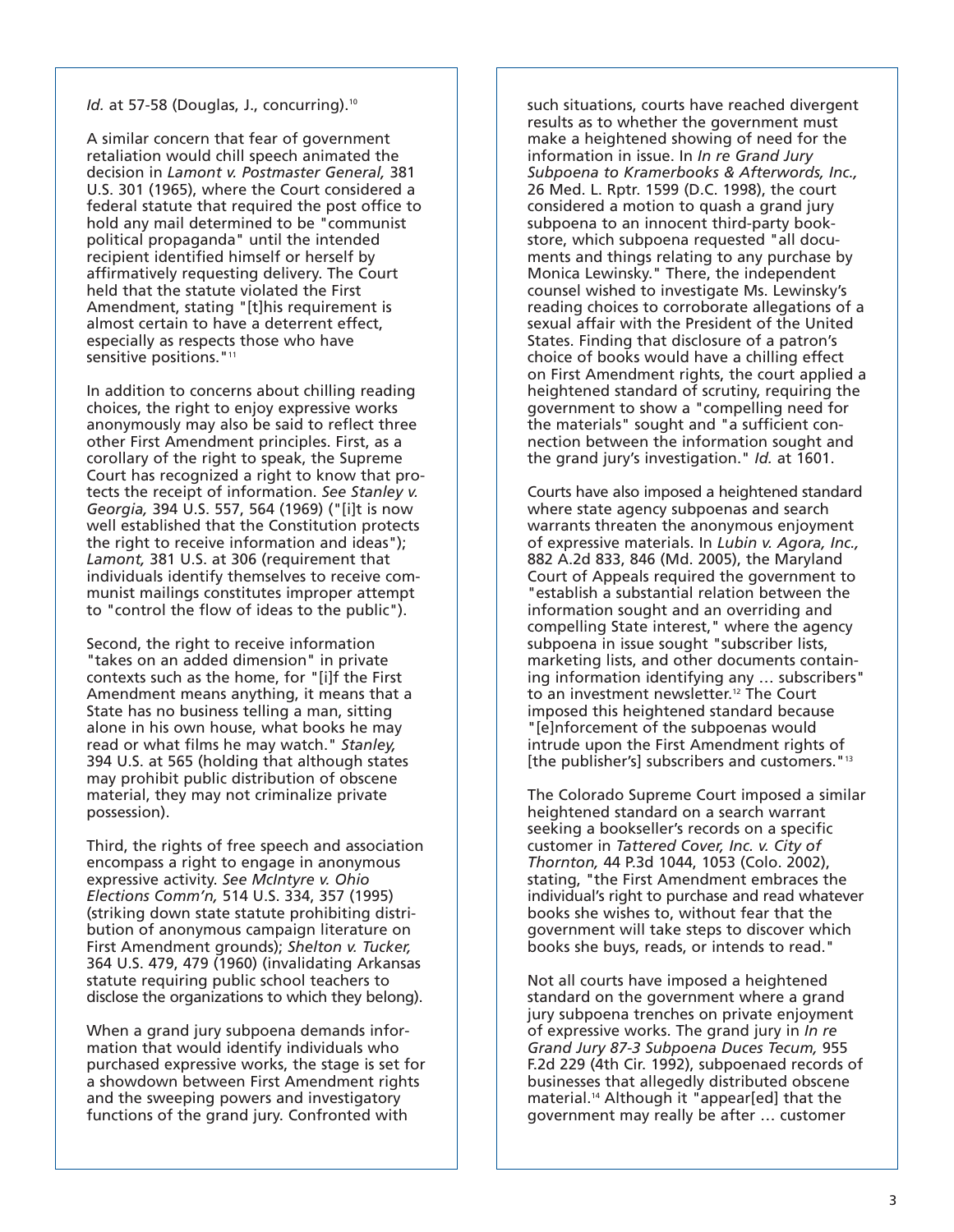lists," the Fourth Circuit refused to subject the subpoena to a substantial relationship test that would require the government to "establish[ ] that the subpoena served a compelling governmental interest and requested evidence substantially related to the investigation."15 That said, the Fourth Circuit did express concern with the First Amendment implications of the subpoena, stating "we are not prepared to rubber-stamp every subpoena of business records of a commercial enterprise that distributes material in a presumptively protected medium. There would be a serious danger of prosecutorial abuse if a grand jury could subpoena the business records of any enterprise in the country on the flimsiest of connections to the judicial district in which the prosecutor operates."16 Furthermore, while the Fourth Circuit rejected a heightened standard because "*Branzburg* controls here," the court also applied Justice Powell's concurrence in *Branzburg* by "balanc[ing] the possible constitutional infringement and the government's need for documents."17

#### **Recent opinion in** *In re Grand Jury Subpoena to Amazon.com dated Aug. 7, 2006*

The Amazon case began when the government issued a subpoena to Amazon, seeking records regarding a seller account on Amazon Marketplace, a feature that connects Amazon customers with third party sellers of books, CDs and DVDs. The account belonged to Robert D'Angelo, the target of a grand jury investigation, and the government hoped to contact D'Angelo's Amazon Marketplace customers as potential witnesses against him. D'Angelo, the former director of a leading performing arts center in Madison, Wisconsin, has since been indicted on 39 counts, including mail fraud, wire fraud, and filing false income tax returns.

The subpoena would have required Amazon to produce the names and other identifying information of individuals who purchased expressive works, including potentially sensitive books such as *Mein Kampf, Praying with Icons,* and *The Gay Book of Lists,* in more than 24,000 online transactions. While complying with the subpoena to the extent it sought non-identifying information about D'Angelo's online sales, Amazon resisted producing information that would identify individuals who purchased particular expressive works. Amazon moved to quash the subpoena based on the First Amendment rights of its customers to enjoy expressive works anonymously.

The motion to quash was heard by Magistrate Judge Stephen L. Crocker of the United States

District Court for the Western District of Wisconsin. The court stated that "the subpoena is troubling because it permits the government to peek into the reading habits of specific individuals without their prior knowledge or permission."18 While acknowledging that the Supreme Court did not require a heightened showing of need by the government in *Branzburg* and *R. Enterprises,* Judge Crocker also observed that "the [Supreme] Court has implied that lower courts should be mindful of any non-speculative First Amendment concerns when determining motions to quash subpoenas."19 Thus,"if the witness demonstrates a legitimate First Amendment concern raised by the subpoena, then the government must make an additional showing that the grand jury actually needs the disputed information," regardless of "[w]hether one calls this a 'substantial relationship' test, or a 'compelling interest' test."20

The court deemed it "an unsettling and un-American scenario to envision federal agents nosing through the reading lists of law-abiding citizens while hunting for evidence against somebody else." While stating that it had "no concerns about the government's good faith and intent," the court expressed serious concern over the potential chilling effects of the subpoena:

> [I]f word were to spread over the Net—and it would—that the FBI and the IRS had demanded and received Amazon's list of customers and their personal purchases, the chilling effect on expressive e-commerce would frost keyboards across America. Fiery rhetoric quickly would follow and the nuances of the subpoena (as actually written and served) would be lost as the cyberdebate roiled itself to a furious boil. One might ask whether this court should concern itself with blogger outrage disproportionate to the government's actual demand of Amazon. The logical answer is yes, it should: well-founded or not, rumors of an Orwellian federal criminal investigation into the reading habits of Amazon's customers could frighten countless potential customers into canceling planned online book purchases, now and perhaps forever.<sup>21</sup>

The court then found, on the basis of an *ex parte* hearing and *ex parte* affidavit submitted by the government, that the government had shown a "bona fide investigative need" to contact at least some individuals who purchased expressive works on Amazon. While refusing to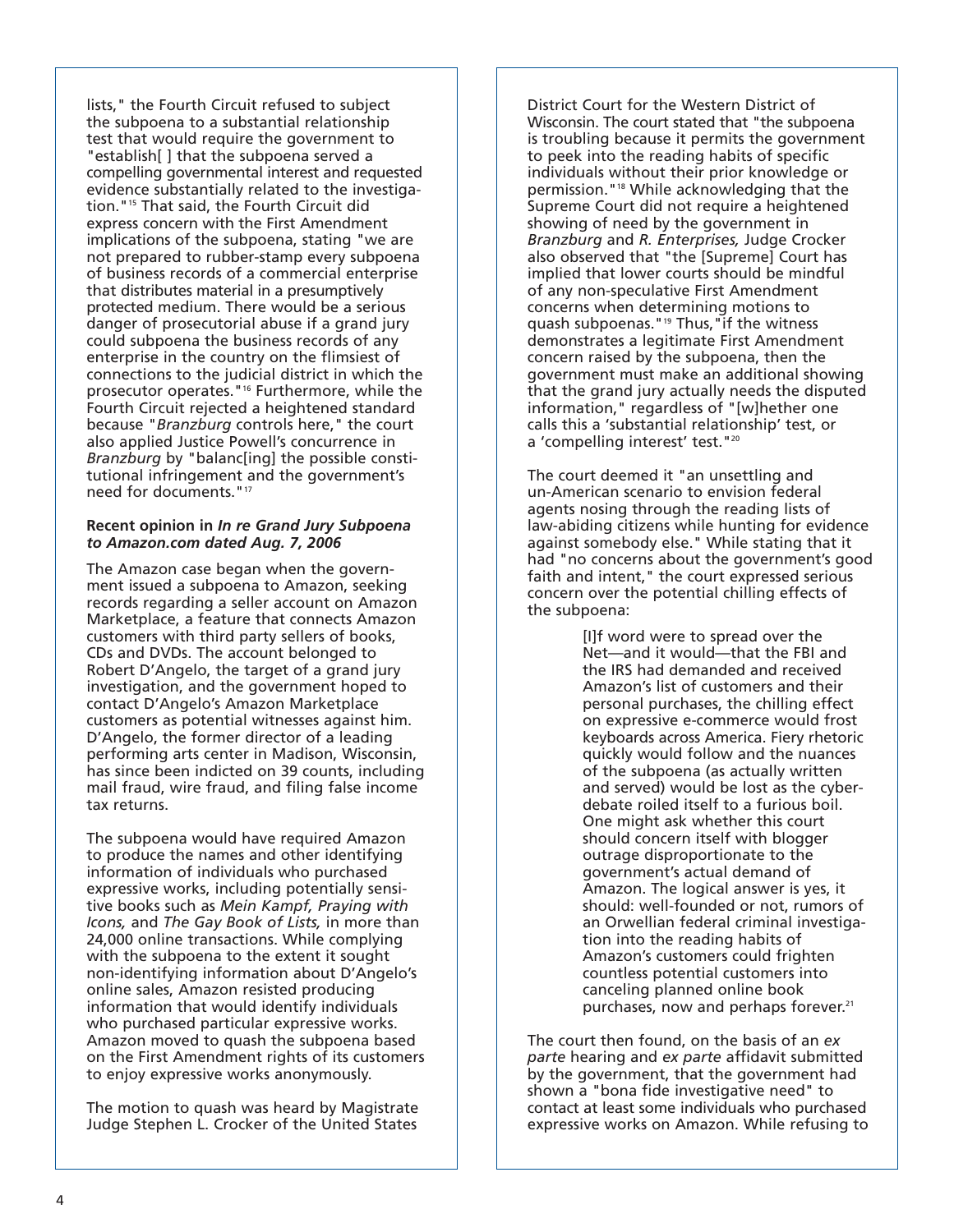quash the subpoena outright, the court stated, "implicitly and logically, the reviewing court should use its discretion to fashion a solution that accommodates the legitimate needs of both the grand jury and the protesting witness. "22 Accordingly, the court devised a "filtering mechanism," in which Amazon would send customers a packet consisting of a letter from Amazon, a letter from the United States Attorney's Office, and a copy of an order from the court. Recipients would be invited to voluntarily contact the government, but "[a]nyone who wishes *not* to participate in this exercise, by virtue of his or her silence, will be left alone, and the government will never learn that person's identity or the titles of materials he/she purchased from D'Angelo through Amazon."23

Soon after the court outlined this voluntary mechanism, but before it was implemented, the government moved to withdraw the subpoena, explaining its reasons for doing so in an *ex parte* affidavit. The court responded to the government's motion to withdraw with a second order, stating that "[t]he grand jury does not need court permission to withdraw a subpoena" but that withdrawal is "a logical and prudent decision under the circumstances. "<sup>24</sup> Without revealing the reason for the withdrawal, the court stated, "if the government had been more diligent in looking for work-arounds instead of baring its teeth when Amazon balked, it's probable that this entire First Amendment showdown could have been avoided. That said, it appears nevertheless that the government has proceeded at all times in good faith."<sup>25</sup>

The court's two orders, as well as Amazon's and the government's papers, were filed under seal, although Amazon filed a motion to unseal along with its motion to quash the subpoena. The court denied this initial motion to unseal. Once the grand jury returned the indictment, however, Amazon again moved to unseal its papers and the court's orders. The court then unsealed nearly all of Amazon's filings and its orders, and then granted the government's subsequent request to unseal some of its filings.

#### **Conclusion**

Despite the grand jury's expansive investigatory power, and decisions such as *Branzburg* and *In re Miller* that hold such power categorically trumps certain First Amendment rights, the freedom to enjoy expressive works anonymously does not necessarily wither in the face of a grand jury subpoena. The recent Amazon case adds to the growing body of decisions that prevent the government from "look[ing] over the shoulder of everyone who reads," and

"hold[ing] a club over speech and over the press." *Rumely,* 345 U.S. at 57-58 (Douglas, J., concurring).

#### **NOTES**

- 1. *Id.* at \*2 n.1.
- 2. *Branzburg,* 408 U.S. at 686.
- 3. *Id.* at 701.
- 4. *Id.* at 688 (quoting *Blair v. United States,* 250 U.S. 273, 282 (1919)).
- 5. *United States v. R. Enters.,* 498 U.S. 292, 298 (1991).
- 6. *Id.* at 301 (emphasis added).

- 8. *In re Miller,* 438 F.3d at 1147.
- 9. *Id.* at 1149.

10. Applying the doctrine of constitutional avoidance, the majority in *Rumely* imposed a narrowing construction on the House Resolution that purportedly authorized the subpoena, and held that the subpoena did not fall within the House Committee's authority to study and investigate "lobbying activities." Thus, the Court avoided deciding whether the subpoena violated the First Amendment but did note the grave First Amendment concerns at issue.

11. *Id.* at 307.

13. *Id.* at 846.

14. The Fourth Circuit issued this opinion after the Supreme Court remanded the case in *United States v. R. Enters.,* 498 U.S. 292 (1991). The Supreme Court did not consider the First Amendment issue but ordered the Fourth Circuit to do so on remand.

15. *Id.* at 231-32.

17. *Id.*

20. *Id.* Although the court did not address this issue, to the extent the subpoena sought records related to DVD purchases, the Video Privacy Protection Act of 1988 also required the government to show "probable cause to believe that the records or other information sought are relevant to a legitimate law enforcement inquiry." 18 U.S.C. § 2710.

21. *Id.* at \*3. 22. *Id.* 23. *Id.* (emphasis in original). 24. *Id.* at \*4. 25. *Id.*

<sup>7.</sup> *Id.* at 299.

<sup>12.</sup> *Id.* at 836.

<sup>16.</sup> *Id.* at 234.

<sup>18. 2007</sup> WL 4197490, at \*2.

<sup>19.</sup> *Id.*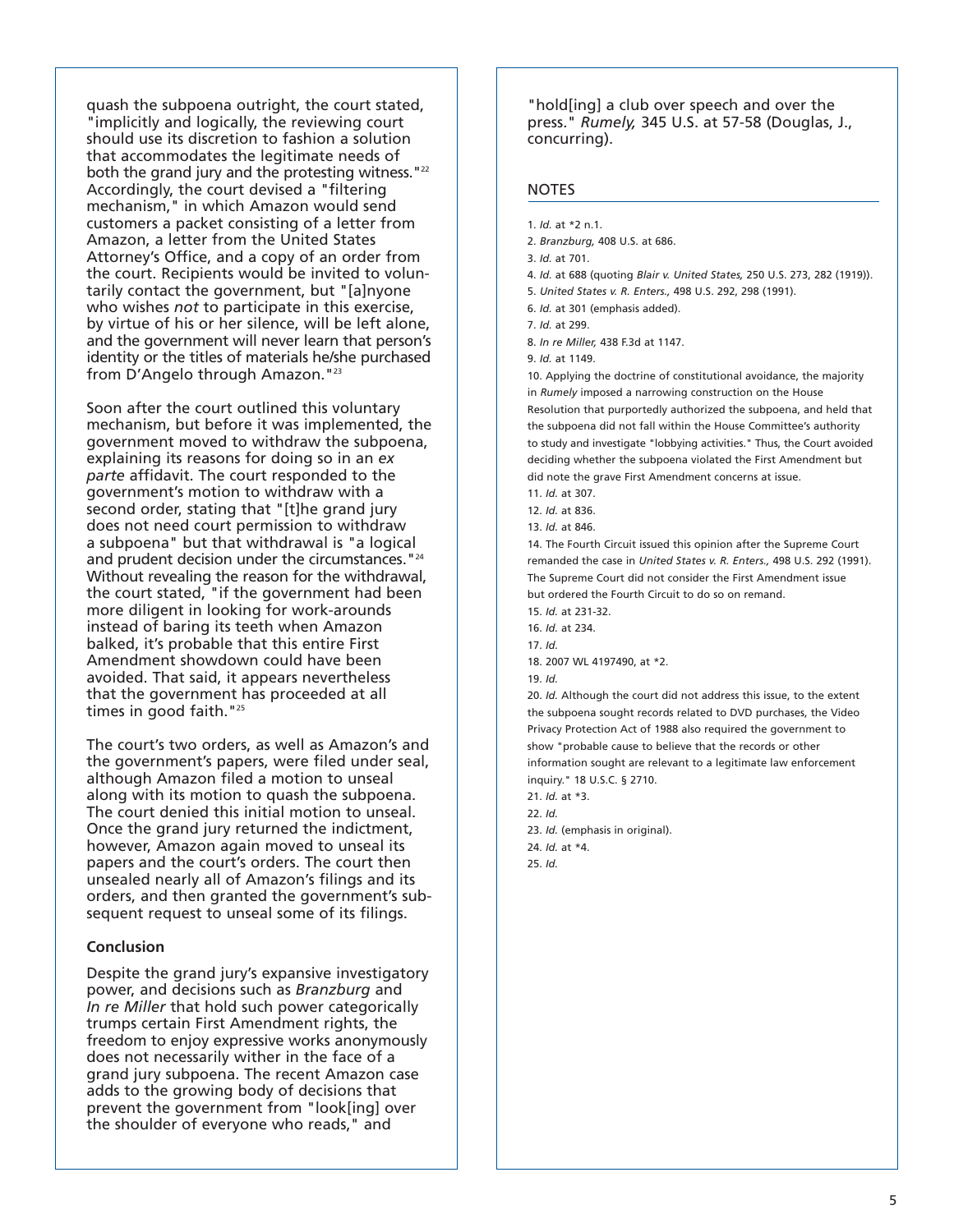## SLAPP MOTIONS IN FEDERAL COURT

*(CONTINUED FROM PAGE ONE)*

state court. Even though federal courts have held that the automatic stay of discovery available in state court SLAPP litigation does not apply to the same extent in federal court, defendants in federal court nonetheless have the ability, in cases where the anti-SLAPP statute applies, to force the plaintiff to make an early evidentiary showing that it has a prima facie case, to obtain an award of attorneys' fees in the event defendants prevail, and to appeal immediately in the event they do not.

A 2006 United States Supreme Court decision may cast doubt on at least one of these boons. Recently, some plaintiffs have begun to argue that *Will v. Hallock*<sup>3</sup> has limited the collateral order doctrine in a way that should be interpreted to preclude an immediate appeal from the denial of an anti-SLAPP motion in federal court.

#### **SLAPP motions in federal court: An** *Erie* **tale**

In 1992, the California Legislature enacted Code of Civil Procedure § 425.16 "to nip … in the bud" meritless claims that target a defendant's exercise of free-speech rights.<sup>4</sup> Under the statute, any "cause of action against a person arising from any act of that person in furtherance of that person's right of … free speech ... in connection with a public issue shall be subject to a special motion to strike, unless the court determines that the plaintiff has established that there is a probability that [he] will prevail on the claim."<sup>5</sup>

Five years later, responding to a handful of court decisions that interpreted the statute narrowly, the Legislature amended Section 425.16(a) to ensure that it "shall be construed broadly." The California Supreme Court later declared that this "broad construction … is desirable from the standpoint of judicial efficiency," and "that [a narrow construction] would serve Californians poorly."<sup>6</sup>

The anti-SLAPP statute authorizes defendants to file a special motion to strike at the outset of the case. If the defendant does so, all discovery proceedings are stayed automatically. A court, however, may permit "specified discovery" on noticed motion and for "good

cause shown."7 In order to prevail on an anti-SLAPP motion, the defendant is required to make a prima facie showing that the plaintiff's suit arises from an act by the defendant made in connection with a public issue in furtherance of the defendant's right to free speech under the United States or California Constitution.8 The burden then shifts to the plaintiff to establish a reasonable "probability" that the plaintiff will prevail on his or her claim.<sup>9</sup> If the plaintiff fails to meet this burden, the claim at issue is dismissed and the defendant is entitled to recover its reasonable attorneys' fees.<sup>10</sup>

In 1999, the Ninth Circuit affirmed that at least certain aspects of California's anti-SLAPP statute may be invoked against state law claims asserted in federal court. In *United States ex rel. Newsham v. Lockheed Missiles & Space Co.,*<sup>11</sup> the court undertook an *Erie* analysis and held that subsections (b) and (c) of the anti-SLAPP statute—providing for the special motion to strike and the recovery of attorneys' fees by a prevailing defendant—would operate in federal court without any "direct collision" with the Federal Rules of Civil Procedure.<sup>12</sup> The Ninth Circuit further held that application of the anti-SLAPP statute to state law claims in federal court would serve the "twin purposes of the *Erie* rule—discouragement of forum shopping and avoidance of inequitable administration of the law."13

Later decisions have held that other aspects of the anti-SLAPP statute do not apply in federal court, most notably the stay of discovery under subsection 425.16(g).<sup>14</sup> In *Rogers v. Home* Shopping Network,<sup>15</sup> the district court held that the statute's discovery stay provision collides with Rule 56 of the Federal Rules, at least where a special motion to strike is used to test the plaintiff's evidence and is not premised entirely on legal arguments.<sup>16</sup> As Judge Pregerson explained:

> If a defendant makes a special motion to strike based on alleged *deficiencies in the plaintiff's complaint,* the motion must be treated in the same manner as a motion under Rule 12(b)(6) except that the attorney's fees provision of 425.16(c) applies. If a defendant makes a special motion to strike based on the plaintiff's alleged *failure of proof*, the motion must be treated in the same manner as a motion under Rule 56 except that again the attorney's fees provision of 425.16(c) applies.<sup>17</sup>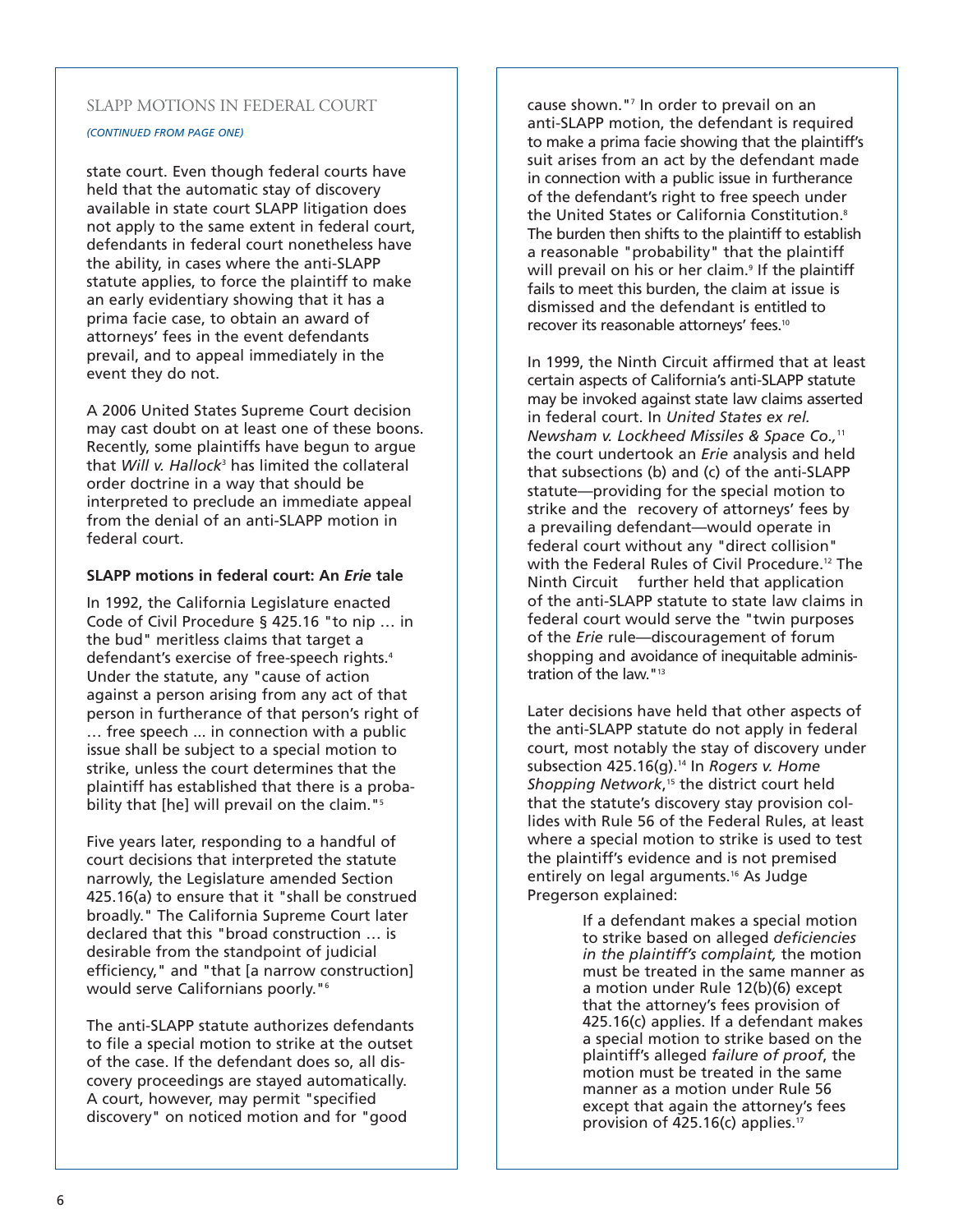Presumably, this means that the court should grant plaintiffs' requests for additional discovery in the same manner that it would grant requests for additional discovery made pursuant to Rule 56(f).<sup>18</sup> The Ninth Circuit adopted this view in *Metabolife Int'l v. Wornick,*<sup>19</sup> holding that the district court should have allowed discovery before granting the defendant's anti-SLAPP motion on the basis of the plaintiff's lack of evidence, at least where the relevant evidence was in the defendant's "exclusive control."20

In *Batzel v. Smith,*<sup>21</sup> the Ninth Circuit held that another important procedural protection of the anti-SLAPP statute, the right of a defendant to appeal immediately from the denial of an anti-SLAPP motion, also applies in federal court by virtue of the collateral order doctrine.<sup>22</sup> Specifically, the *Batzel* court considered whether the denial of an anti-SLAPP motion was an appealable "final decision" under 28 U.S.C. § 1291 that could be considered immediately by the court of appeals.

Relying on *Digital Equipment Corp. v. Desktop Direct, Inc.,*<sup>23</sup> the *Batzel* court held that all three factors necessary for inclusion in the "narrow class of immediately appealable orders" were met. First, it was a "conclusive" order: the denial of an anti-SLAPP motion was "conclusive as to whether the anti-SLAPP statute required dismissal of [plaintiff's] suit." Second, the order resolved "important questions completely separate from the merits," in that the order decided whether the defendant would be "forced to defend against a meritless claim." Third, a denial of the anti-SLAPP motion would "render such questions effectively unreviewable on appeal from a final judgment in the underlying action." Specifically, an eventual reversal after entry of a final judgment "would not remedy the fact that the defendant had been compelled to defend against a meritless claim brought to chill rights of free expression.<sup>"24</sup>

The *Batzel* court also looked to the legislative history of Section 425.16, as well as the fact that the statute provided for an immediate right of appeal in California actions, to conclude that the anti-SLAPP motion is "designed to protect the defendant from having to litigate meritless cases aimed at chilling first amendment expression."25

#### *Will v. Hallock:* **Collateral damage to federal court SLAPP practice?**

In *Will,* the Supreme Court considered whether the collateral order doctrine permitted an immediate appeal of a district court's refusal to apply the judgment bar of the Federal Tort Claims Act (FTCA).26 The dispute arose after a husband and wife sued the United States under the FTCA, alleging that federal agents had damaged computer disk drives in the course of a search of the plaintiffs' residence, destroying trade secrets and account files and ruining the couple's software business.<sup>27</sup> The district court dismissed the claim, holding that the agents' activities occurred in the course of detaining goods and thus fell within an exception to the Act's waiver of sovereign immunity.<sup>28</sup> While that action was still pending, the wife filed a *Bivens* action against the individual Customs agents, alleging that the agents had damaged her computers and deprived her of property in violation of the Fifth Amendment's due process clause.<sup>29</sup>

After the district court dismissed the first suit against the government, the agents moved for judgment in the *Bivens* action, citing the judgment bar of the FTCA. The district court denied the motion, holding that the dismissal of the FTCA action had been solely on procedural grounds, and the agents filed an immediate appeal. The Second Circuit affirmed, after first finding that it had jurisdiction to hear the appeal under the collateral order doctrine.<sup>30</sup>

As the Supreme Court explained in *Will,* the collateral order doctrine "is best understood not as an exception to the 'final decision' rule laid down by Congress in 28 U.S.C. § 1291, but as a 'practical construction' of it."31 The doctrine "accommodates a small class of rulings, not concluding the litigation, but conclusively resolving claims of right separable from, and collateral to, rights asserted in the action."32 For the doctrine to apply, three "stringent" conditions must be met: the order to be appealed from must (1) conclusively determine the disputed question, (2) resolve an important issue completely separate from the merits of the action, and (3) be effectively unreviewable on appeal from a final judgment.<sup>33</sup>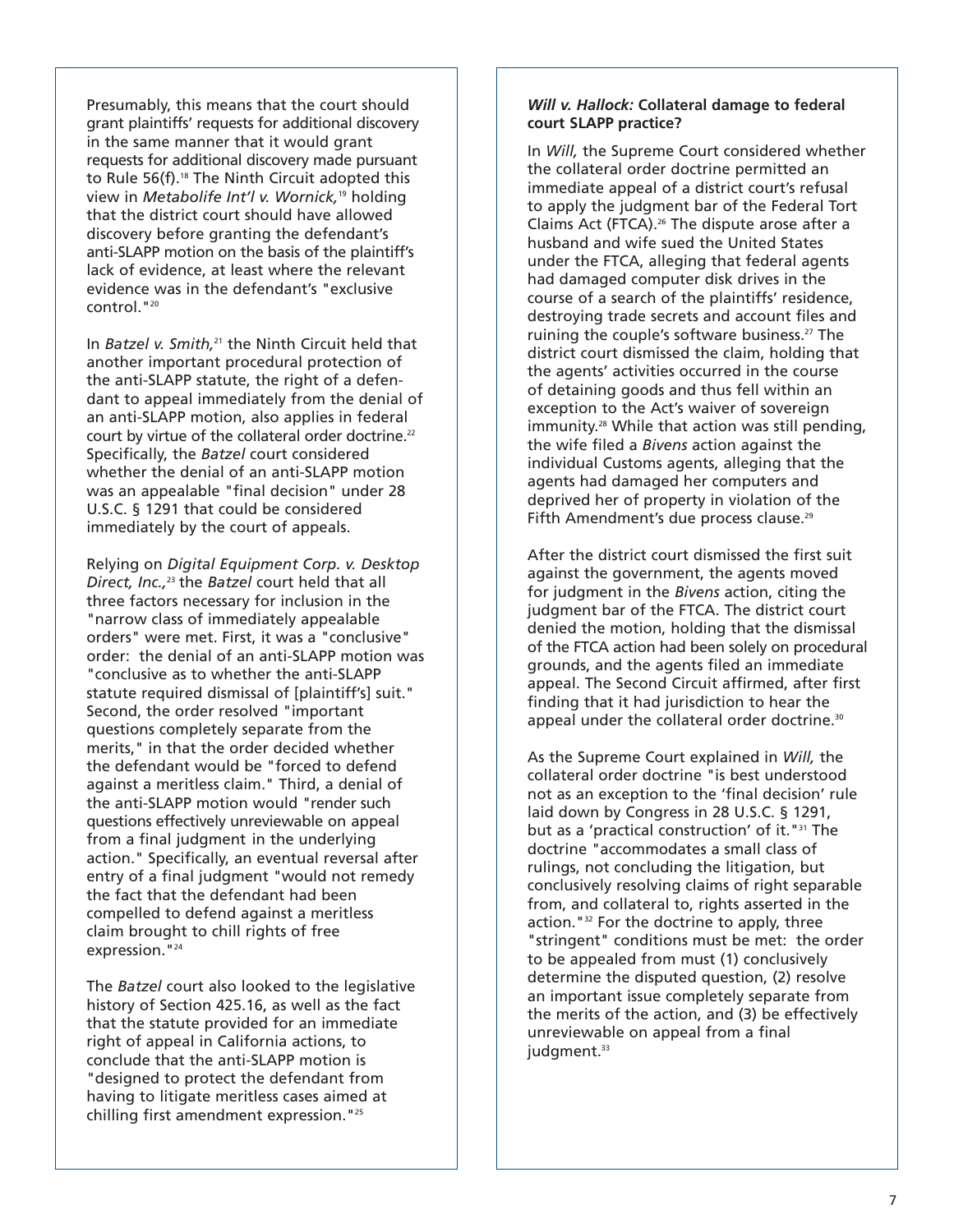In *Will,* Justice Souter, writing for a unanimous Court, stressed the "modest scope" of the doctrine, noting that it had been applied to permit immediate appeals of orders rejecting claims of absolute or qualified immunity, orders denying State claims of Eleventh Amendment immunity, and adverse rulings on double jeopardy defenses in criminal cases.34 Reciting the principles it had articulated a few years earlier in *Digital Equipment,* the Court cautioned that the doctrine should not be generalized to apply to any order denying a claim of a right to prevail without trial, lest the doctrine leave the final judgment rule in "tatters."<sup>35</sup> Beyond implicating an asserted right to avoid the burdens of trial, orders subject to immediate appeal under the collateral order doctrine also must "imperil a substantial public interest."36

In *Will,* the Supreme Court described the interests at stake in the immunity cases as "honoring the separation of powers, preserving the efficiency of government and the initiative of its officials, and respecting a State's dignitary interests." It then characterized the interests of the Customs agents in prevailing on the FTCA's judgment bar as akin to the interest in avoiding duplicative litigation present in any run-of-the-mill assertion of a res judicata defense.<sup>37</sup>

In thus reminding litigants of the narrow scope of the collateral order doctrine, has the Supreme Court altered the law in a way that undermines the Ninth Circuit's holding in *Batzel* that a federal court's denial of an anti-SLAPP motion is subject to an immediate appeal under the collateral order doctrine? No published decision within the Circuit has yet addressed the question. At least one district court, however, rejected such an argument in an unpublished order last year.<sup>38</sup> This result seems correct. *Will* did not purport to create a new rule or change the contours of the collateral order doctrine. Consistent with Supreme Court precedent, the *Batzel* court recognized that California's anti-SLAPP statute conferred rights on defendants "in the nature of immunity"—to protect defendants who might otherwise be "compelled to defend against a meritless claim brought to chill rights of free expression."39

*Batzel* described this immunity as a protection from the "burdens of trial"—a consideration

that alone would not satisfy the "stringent" requirements set forth in *Will*. But the free speech rights protected by the anti-SLAPP statute do constitute a "substantial public interest." Like the separation of powers, Eleventh Amendment, and double jeopardy considerations found sufficient by the Supreme Court to justify an immediate right to appeal under the collateral order doctrine, these First Amendment speech rights are of constitutional dimension. Accordingly, denials of anti-SLAPP motions in federal court would seem to remain well within even the narrow confines of the collateral order doctrine.

#### **NOTES**

1. *See, e.g., Equilon Enters. v. Consumer Cause, Inc.,* 29 Cal. 4th 53, 67 (2002) (rejecting an "intent to chill" requirement); *Wilcox v. Superior Court,* 27 Cal. App. 4th 809, 815 (1994) (SLAPP defendants need not be "local organizations with limited resources").

2. SLAPP is an acronym for "strategic lawsuit against public participation." 3. 546 U.S. 345 (2006).

4. *Braun v. Chronicle Publ'g Co.,* 52 Cal. App. 4th 1036, 1042 (1997). 5. C.C.P. § 425.16(b)(1).

6. *Briggs v. Eden Council for Hope & Opportunity,* 19 Cal. 4th 1106, 1121 (1999).

7. C.C.P. § 425.16(g).

8. C.C.P. § 425.16(e) (defining "act in furtherance of a person's right of ... free speech"). *See generally Navellier v. Sletten,* 29 Cal. 4th 82, 88 (2002).

9. C.C.P. § 425.16(b).

10. C.C.P. § 425.16(c).

11. 190 F.3d 963 (9th Cir. 1999).

12. *Id.* at 971. *See generally Walker v. Armco Steel Corp.,* 446 U.S. 740, 749-50 (1980); *Hanna v. Plumer,* 380 U.S. 460, 471 (1965); *Erie R.R. Co. v. Tomkins,* 304 U.S. 64 (1938).

13. 190 F.3d at 971-73. The anti-SLAPP statute thus applies to state law claims in diversity cases, as well as to pendent claims in federal question cases. It does not apply to federal claims. *See Globetrotter Software, Inc. v. Elan Computer Group,* 63 F. Supp. 2d 1127, 1129-30 (N.D. Cal. 1999); *In re Bah,* 321 B.R. 41, 46 (Bankr. 9th Cir. 2005). A number of subsequent decisions confirm that prevailing defendants on anti-SLAPP motions in federal court are entitled to recover attorneys' fees and costs, even in situations where the plaintiff has dismissed the complaint before the court can issue a ruling on the anti-SLAPP motion. *See, e.g., Vess v. Ciba-Geigy Corp. USA,* 317 F.3d 1097, 1110-11 (9th Cir. 2003); *Thomas v. Los Angeles Times Communs., LLC,* 189 F. Supp. 2d 1005, 1017 (C.D. Cal. 2002). 14. In a subsequent decision, the Ninth Circuit also has held that granting a defendant's special motion to strike under the anti-SLAPP statute without leave to amend would directly collide with Federal Rule of Civil Procedure 15(a)'s policy of liberal amendment. *Verizon Delaware, Inc. v. Covad Communs. Co.,* 377 F.3d 1018, 1091 (9th Cir. 2004).

15. 57 F. Supp. 2d 973 (C.D. Cal. 1999).

16. *Id.* at 980-82.

17. *Id.* at 983 (emphasis added).

18. *See id.* at 985.

19. 264 F.3d 832 (9th Cir. 2001).

20. *Id.* at 846-47. Some federal judges have questioned whether there really is any significant conflict between Section 425.16(g)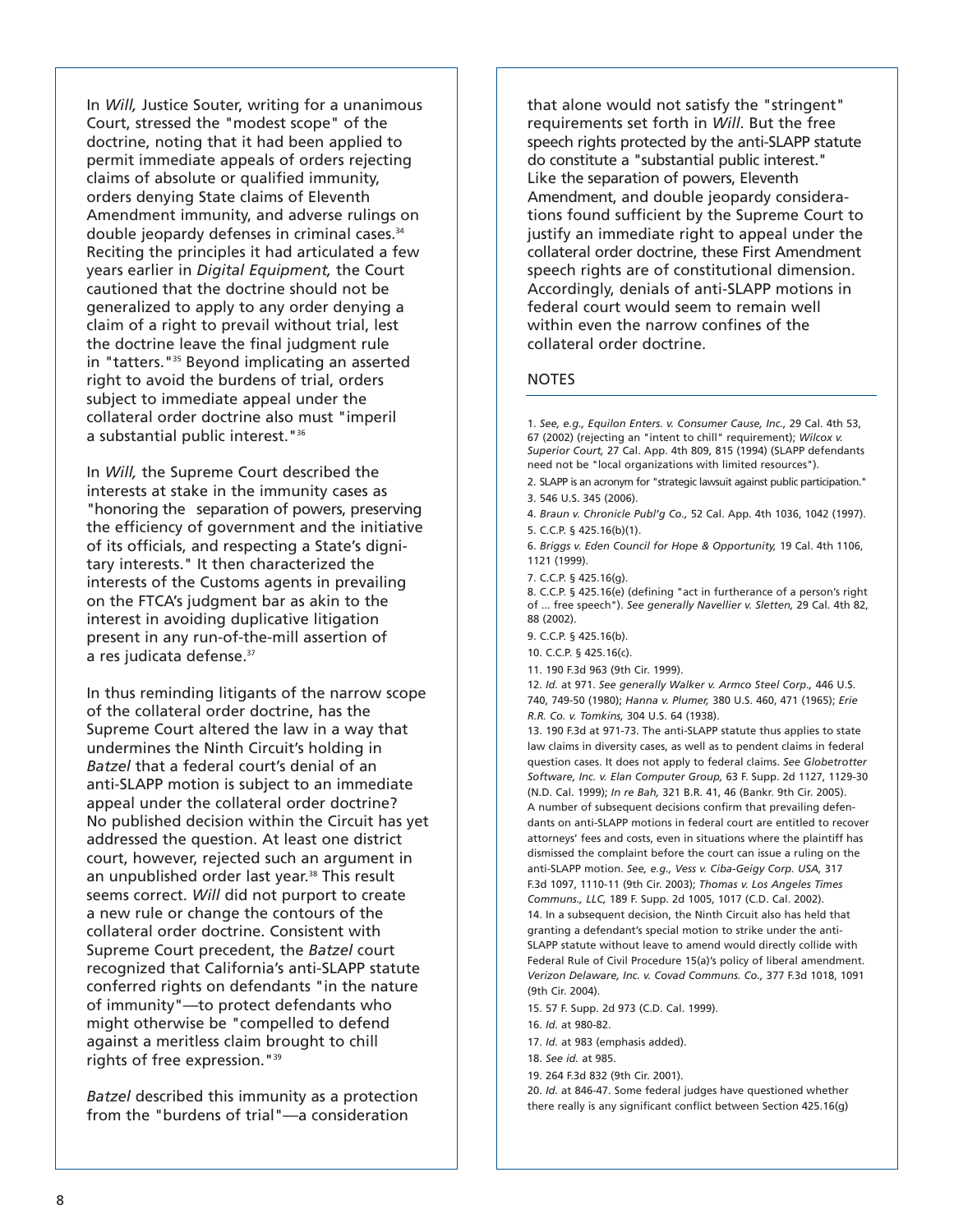and Rule 56(f). In practice, courts require a plaintiff seeking leave under Rule 56(f) to conduct discovery in response to a summary judgment motion to identify the specific discovery needed to oppose the motion and to explain how such discovery will create a triable issue of fact—a standard that is not much different from the "good cause" requirement for "specified discovery" set forth in subsection (g) of the anti-SLAPP statute. *See, e.g., Metabolife Int'l v. Wornick,* 264 F.3d at 859-60 (Rymer, J., dissenting) (observing that Section 426.16(g) and Rule 56(f) are not inconsistent because both "allow for discovery that is needed to rule on the respective motions"); *New.net, Inc. v. Lavasoft,* 356 F. Supp. 2d 1090, 1101-02 (C.D. Cal. 2004) (Feess, J.) (noting that a plaintiff seeking discovery under Rule 56(f) "must explain with particularity why it is unable to oppose the motion, state with specificity what facts it intends to seek through discovery, and show how its discovery efforts are reasonably expected to create a triable issue").

21. 333 F.3d 1018 (9th Cir. 2003).

22. *Id.* at 1024-26. *See generally Cohen v. Beneficial Indus. Loan Corp.,* 337 U.S. 541 (1949).

23. 511 U.S. 863, 868 (1994).

24. 333 F.3d at 1024-26.

25. *Id.* at 1025.

26. 28 U.S.C. § 2676. The FTCA judgment bar provides that judgment in an action under the Act's waiver of sovereign immunity "shall constitute a complete bar to any action by the claimant, by reason of the same subject matter, against the employee of the government whose act or omission gave rise to the claim." *Id.*  27. *See* 546 U.S. at 348. The complaint alleged that the husband's credit card was stolen and used to subscribe to a child pornography web site. Customs agents traced the payment to the husband's stolen card, got a warrant to search the couple's residence, and seized computer equipment, software and disk drives. No criminal charges were filed. *Id.* 

28. *Id.* at 348-49.

29. *See Bivens v. Six Unknown Fed. Narcotics Agents,* 403 U.S. 388 (1971).

30. 546 U.S. at 349.

31. *Id.* (citation omitted).

32. *Id.*

33. *Id.*

34. *Id.* at 350. *See generally Nixon v. Fitzgerald,* 457 U.S. 731, 742 (1982) (rejection of absolute presidential immunity); *Mitchell v. Forsyth,* 472 U.S. 511, 530 (1985) (rejection of qualified immunity); *Puerto Rico Aqueduct & Sewer Auth. v. Metcalf & Eddy, Inc.,* 506 U.S. 139, 144-45 (1993) (denial of claim of Eleventh Amendment immunity); *Abney v. United States,* 431 U.S. 651, 660 (1977) (adverse ruling against defendant on double jeopardy defense). 35. 546 U.S. at 351-52 (discussing *Digital Equip.,* 511 U.S. at 869, 872 and 873).

*36. Id.* at 352-53.

#### 37. *Id.* at 354-55.

38. *Schering Corp. v. First Databank, Inc.,* No. C 07-01142 WHA, 2007 WL 1747115 (N.D. Cal. June 18, 2007) (Alsup, J.). 39. *Batzel,* 333 F.3d at 1025. California courts likewise have likened the protections of the anti-SLAPP statute to a form of limited immunity. *See, e.g., Physicians Comm. For Responsible Medicine v. Tyson Foods, Inc.,* 119 Cal. App. 4th 120, 129 (2004). Indeed, even post-*Will,* and without specifically addressing *Will,* the Ninth Circuit has cited *Batzel* for the proposition that denials of anti-SLAPP motions are immediately appealable under the collateral order doctrine. *Zamani v. Carnes*, 491 F.3d 990, 994 (9th Cir. 2007).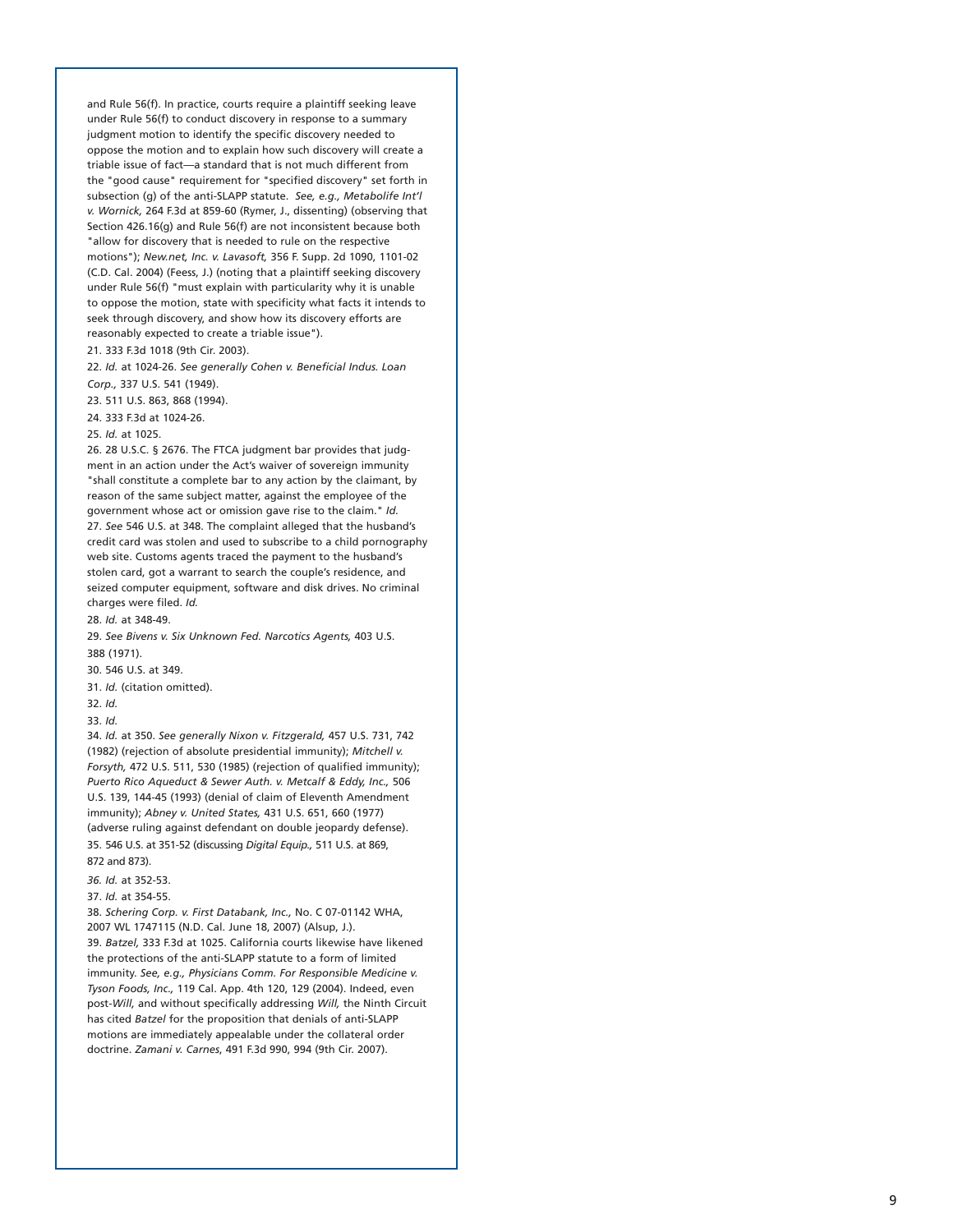CALIFORNIA'S "DEAD CELEBRITIES" BILL: OR, HOW THE TERMINATOR HAS PROTECTED AMERICA FROM THE SPECTER OF UNAUTHORIZED MARILYN MONROE T-SHIRTS

# **By Robyn Aronson**

Marilyn Monroe's platinum locks, arched eyebrows, and ruby lips are not just the stuff that dreams are made of—they're also the stuff that legislation is made of. For on October 10, 2007, Gov. Arnold Schwarzenegger (owner of a rather famous face himself) signed into law a bill that granted expanded postmortem publicity rights for dead public figures, expressly abrogating a pair of district court decisions that had limited the scope of those rights.

## **A new age in advertising**

The origins of this amended statute—often referred to as the "Dead Celebrities" bill—can be traced back to 1991, when Humphrey Bogart, Louis Armstrong, and Jimmy Cagney were digitally inserted into a Diet Coke commercial. It was the dawn of a new age in advertising, in which modern products could trade on the goodwill of long-departed cinematic legends. The products would benefit from their association with the glamour and prestige of an icon—and, conveniently, the icon would never show up late on set or request a bigger trailer.

The Diet Coke ad was the start of a trend: in 1996, John Wayne's image was added into a Coors beer commercial (which co-starred then-unknown Johnny Knoxville); in 1997, a television commercial aired featuring a dance sequence from the classic movie *Royal Wedding,* in which the broom Fred Astaire had partnered with in the original film was digitally replaced by a Dirt Devil vacuum cleaner; and in 2001, Lou Gehrig's touching farewell speech was incorporated into advertisements for French telecommunications company Alcatel. All told, by now there has been a decade of memorable commercials featuring the renowned deceased—and a decade's worth of fodder for legal controversy.

The fact is, ads using dead celebrities work. If you have seen any of the commercials listed above, you probably remember them—even if what you remember was your outrage at the perceived desecration of an icon. However, these particular ads do not represent the shameless theft of a celebrity's goodwill; instead, they were actually made with the cooperation of the celebrities' heirs. Contrary to popular belief, the infamous Dirt Devil spot did *not* make unauthorized use of Astaire's image; instead, the ad had the explicit (remunerated) blessing of Astaire's widow. But the Astaire ad seems now to represent a watershed moment in the commercial use of dead celebrities, and is often the image invoked by opponents of the practice. If the rights of dead celebrities are not aggressively protected by statute, the theory goes, then Gene Kelly will soon be dancing with a Swiffer, Frank Sinatra will be singing into a Motorola phone, and Steve McQueen will be using a Cadillac Escalade to make *The Great Escape.* 

# **The original "Dead Celebrities" bill**

California has long recognized the existence of a common-law right of publicity, but it expired upon an individual's death.<sup>1</sup> A posthumous right of publicity was created in 1984, when the California Legislature first enacted Civil Code § 990 (which was later amended slightly and renumbered as Section  $3344.1$ ).<sup>2</sup> The post-mortem publicity right recognized in Section 3344.1 protected against unauthorized use of a dead celebrity's image "in products, merchandise, or goods, or for purposes of advertising or selling, or soliciting purchases of, products, merchandise, goods, or services."3 Creative, expressive works (and promotional material for such works) were exempted from this prohibition.<sup>4</sup> Section 3344.1 also stated, under subsection (c), that "[t]he rights recognized under this section are property rights, freely transferable, in whole or in part, by contract or by means of trust or testamentary documents, whether the transfer occurs before the death of the deceased personality, by the deceased personality or his or her transferees, or, after the death of the deceased personality, by the person or persons in whom the rights vest under this section or the transferees of that person or persons."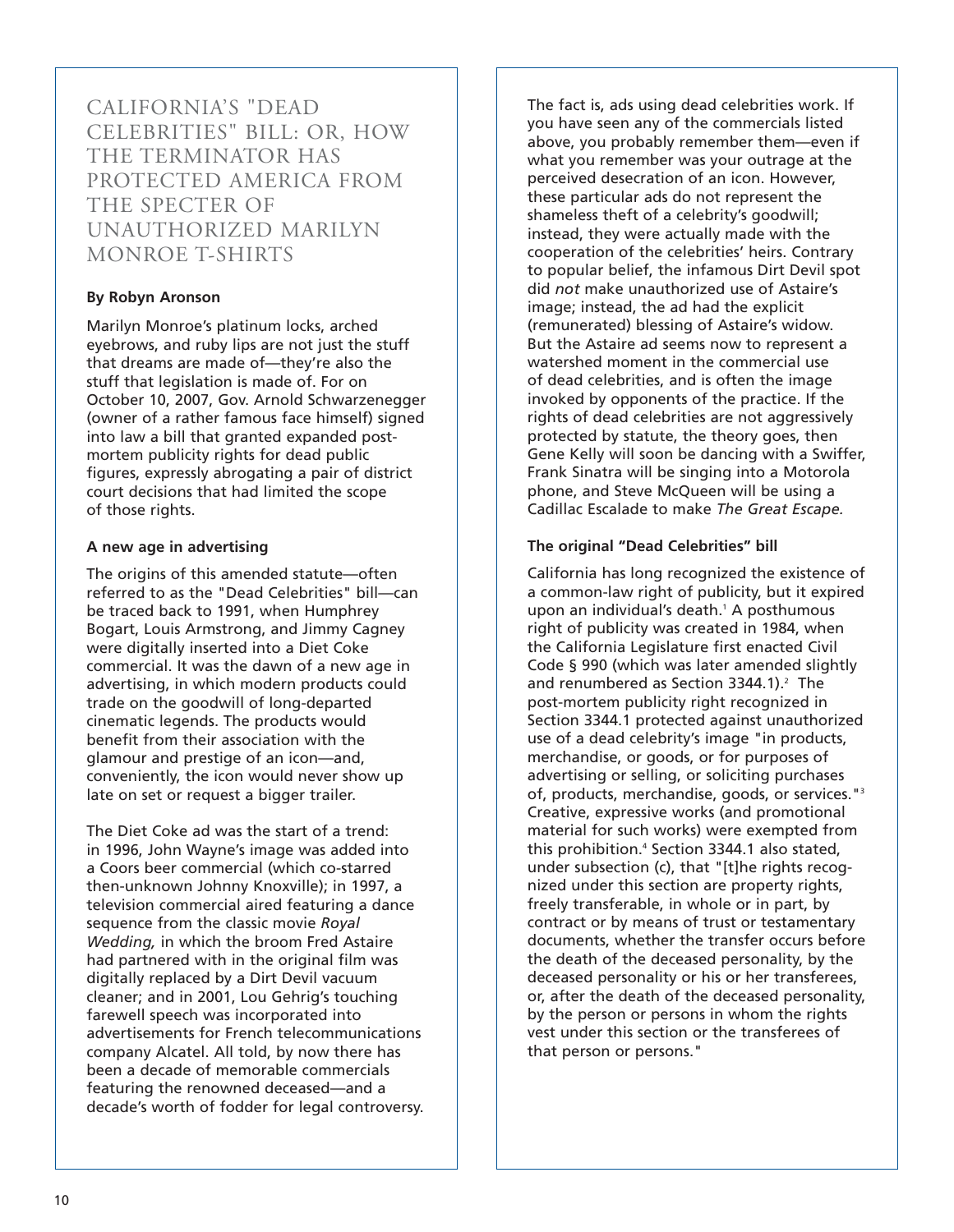#### **The Marilyn Monroe estate cases**

While the statute seems to indicate the Legislature's intent to cover all the bases necessary for the creation and protection of robust posthumous publicity rights, the judiciary has had a different view. In 2007, the courts handed down a pair of decisions involving Marilyn Monroe's estate: *Shaw Family Archives Ltd. v. CMG Worldwide, Inc.,* 486 F. Supp. 2d 309 (S.D.N.Y. 2007) and *Milton H. Greene Archives, Inc. v. CMG Worldwide, Inc.,* Case No. CV05-2200 MMM (C.D. Cal. May 15, 2007). These cases involved use of Monroe's image in merchandise, not advertising campaigns, but they concerned interpretation of the California statute that purports to control any commercial use of dead celebrity likenesses. In both actions, Marilyn Monroe LLC—the company that was created to license Monroe's images and oversee her legacy—and affiliated parties sought to halt the distribution of merchandise which bore Monroe's likeness.<sup>5</sup> In both actions, the opposing parties were the estates of photographers who owned the copyrights to various Monroe photos. And in both actions, the district courts found that the Monroe estate did not have standing to enforce Monroe's rights of publicity, a finding that the 2007 amendment to Section 3344.1 was meant to remedy.

In her will, Marilyn Monroe had left the residue of her estate to her acting coach, Lee Strasberg; on Lee Strasberg's death, his own estate (including any post-mortem publicity rights inherited from Monroe) went to his widow, Anna. Anna Strasberg now manages the company that controls the "official" licensing of Monroe's image; and, under her stewardship, the Monroe LLC has been extremely active in exploiting the value of the Monroe image and name. There is a host of Monroe LLC-licensed material now, including posters, magnets, Absolut vodka advertisements, cookie jars, and t-shirts. As a result of the Monroe LLC's activities, Marilyn Monroe now has the curious distinction of being one of the world's highest-earning dead celebrities. (Elvis Presley and John Lennon are among the other members of this macabre elect.)

But not every Monroe product on store shelves was created under the aegis of the Monroe LLC. Among this allegedly "unauthorized" merchandise were t-shirts sold in Target stores,

which bore a photograph of Monroe that had been taken by the late photographer Sam Shaw. The t-shirts bore the name of the Shaw Family Archives, and had been created with an image duly licensed from the Shaw family, but neither the Shaw family nor the t-shirt company had received a license from the Monroe estate. Additionally, the Shaw family's use of the Monroe image went beyond this single t-shirt venture; they also maintained a website through which various Shaw photographs of Monroe could be licensed for commercial purposes.

Based on the Shaw family's use of Monroe's image, the Monroe LLC sued under Indiana's right of publicity statute, which recognizes expansive post-mortem publicity rights. The U.S. District Court for the Southern District of New York (to which the action was transferred from Indiana) first noted that neither Monroe nor Shaw had any connection to the state of Indiana; Indiana had simply provided the most useful publicity statute.

But this attempt to cherry-pick favorable law proved useless, since under generally recognized principles of probate law—which applied in Indiana as well as California and New York—Monroe did not have the capacity to transfer post-mortem publicity rights in her will, because no such rights existed at the time of her death. And because Monroe could not have disposed of her rights in her will, Strasberg's estate could not claim those rights by virtue of being the beneficiary of the will's residuary clause. As the court put it, "[a]ny argument that the residuary clause of Ms. Monroe's will could devise a postmortem right of publicity is thus doubly doomed because the law in effect at the time of Ms. Monroe's death did not recognize descendible postmortem publicity rights and did not allow for distribution under a will of property not owned by the testator at the time of her death."<sup>6</sup>

This conclusion was not affected by looking to either California's or Indiana's right of publicity statutes for support. While section (b) of the California statute provided that Monroe could have transferred her publicity rights via testamentary instrument, such a transfer could only have been realized if she had any such rights to give. However, at the time of her death, no such rights were recognized under the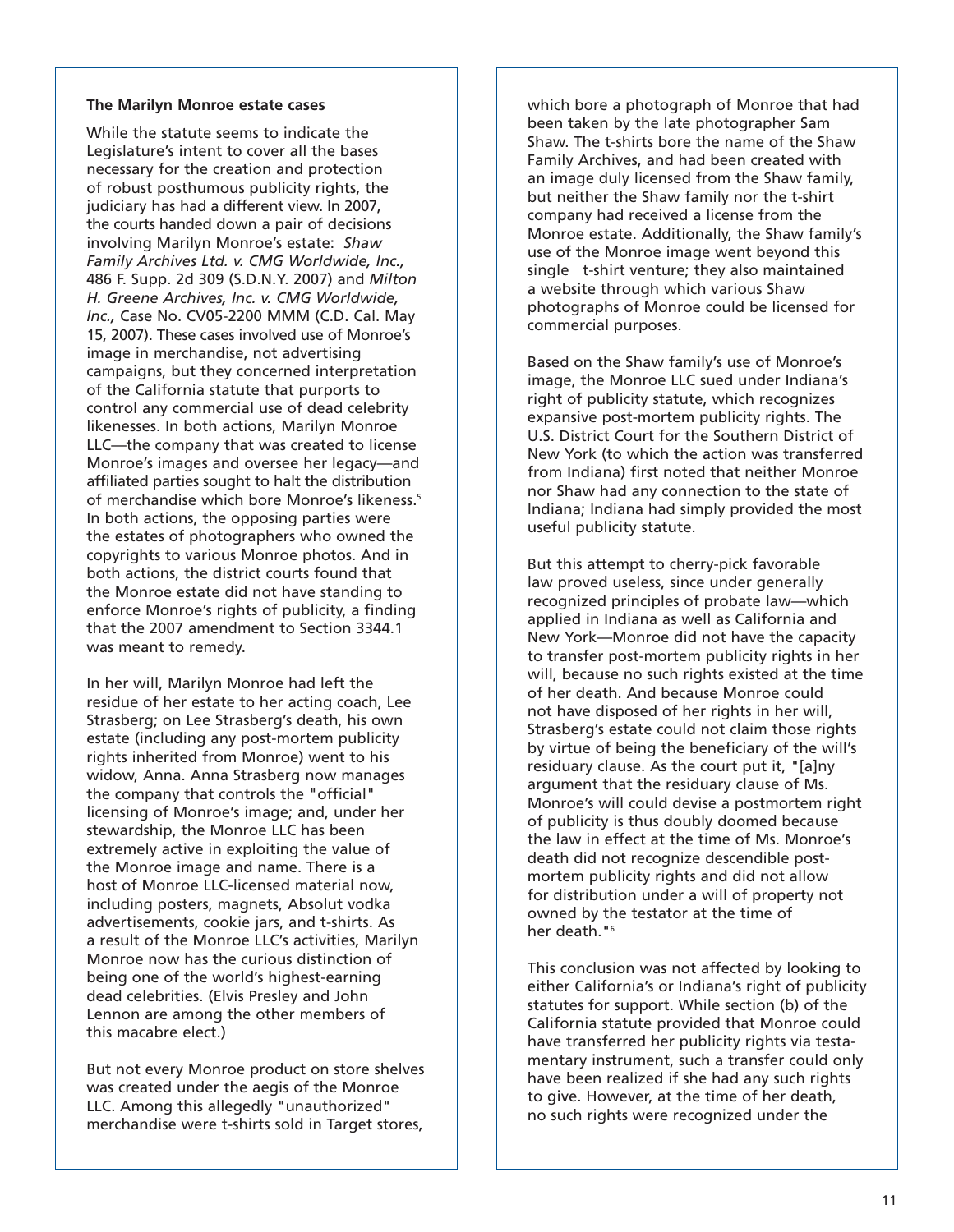law. Section 3344.1 also provided that if post-mortem publicity rights have not otherwise been effectively transferred during the celebrity's life, or by will, then the rights would automatically vest in certain specific heirs (generally, close family members).<sup>7</sup> Here, since those rights could not have been effectively transferred by will, for the reasons described above, then only statutorily-defined heirs could benefit from the statute's purview. Lee Strasberg, Monroe's mentor, was not among those categories of heirs, so he could not have passed on any post-mortem publicity rights to Anna Strasberg; and Anna Strasberg thus had no rights to transfer to the Monroe LLC.<sup>8</sup> Since neither general probate law nor any specific right of publicity statute recognized the assumption of post-mortem publicity rights by the Strasberg estate, the Monroe LLC's claims were dismissed.

Shortly after the *Shaw* decision, the Central District of California issued a similar ruling. This matter, too, had been transferred from Indiana, where it had been brought to take advantage of the generous right of publicity statute there. Again, the Monroe LLC was in opposition to the archives of a photographer who had taken well-known images of the movie star, and which was actively licensing those images—in this case, the Milton Greene Archives, which possessed the iconic shot of Monroe in a white dress on the set of the *Seven Year Itch.* And, again, the district court found that Monroe could not have bequeathed to her heirs a posthumous publicity right that did not exist at the time of her death, and neither California's nor Indiana's right of publicity statute remedied this problem. The district court's reasoning thus followed that of its New York counterpart closely.<sup>9</sup>

In its discussion of Section 3344.1, the court noted that the only individuals with any potential claim to Monroe's post-mortem publicity rights would have been her statutorily-designated heirs, not the Monroe LLC. As the Central District observed, in this regard, the statute was designed to mirror Section 304(c) of the Copyright Act, which also provides that only specified heirs, not the beneficiaries of the residual estate, could inherit copyright interests created pursuant to the Copyright Act of 1976.

Additionally, the court reiterated a point also made briefly by the Southern District of New York: Section 3344.1 states that a "deceased personality" could transfer his or her statutory publicity rights "by contract or by means of trust or testamentary documents," but only *"before* [his or her] death." *After* the celebrity's death, those rights would vest only in statutorily-designated heirs. The court interpreted this to mean that Section 3344.1 "expressly contemplates that a deceased personality who died before enactment of the statute would not have had the capacity to transfer the subsequently created right of publicity … before her death."10

In its order denying any post-mortem publicity rights to the Monroe LLC, the Central District indicated that it "reache[d] this conclusion with some reluctance," because many charitable organizations rely on post-mortem publicity rights as a source of income (such as Hebrew University, which benefits from exploitation of the image of Albert Einstein, one of its founders).<sup>11</sup> The court understood that its ruling would effectively "divest[]" such institutions of a significant revenue stream. However, the court encouraged legislatures to correct this result, stating that "nothing in this order prevents legislatures from enacting right of publicity statutes so as to vest the right of publicity directly in the residuary beneficiaries of deceased personalities' estates or their successors-in-interest."<sup>12</sup>

#### **California's Legislature reacts quickly**

The California Legislature responded to the court's invitation quickly. State senator Sheila Kuehl—former star of the television series *Dobie Gillis*—introduced SB 771. The bill was supported by Wayne Enterprises (the gatekeepers of John Wayne's image, not the company run by Batman), the Jimi Hendrix and Alfred Hitchcock estates, the Screen Actors Guild, and others. The legislative history of the amended statute explains that it was motivated by the two Monroe decisions, as the Legislature deemed it "necessary to reaffirm 'California's protection of post-mortem publicity rights for deceased California celebrities and artists and to ensure the charitable works by foundations funded by post-mortem publicity rights can continue."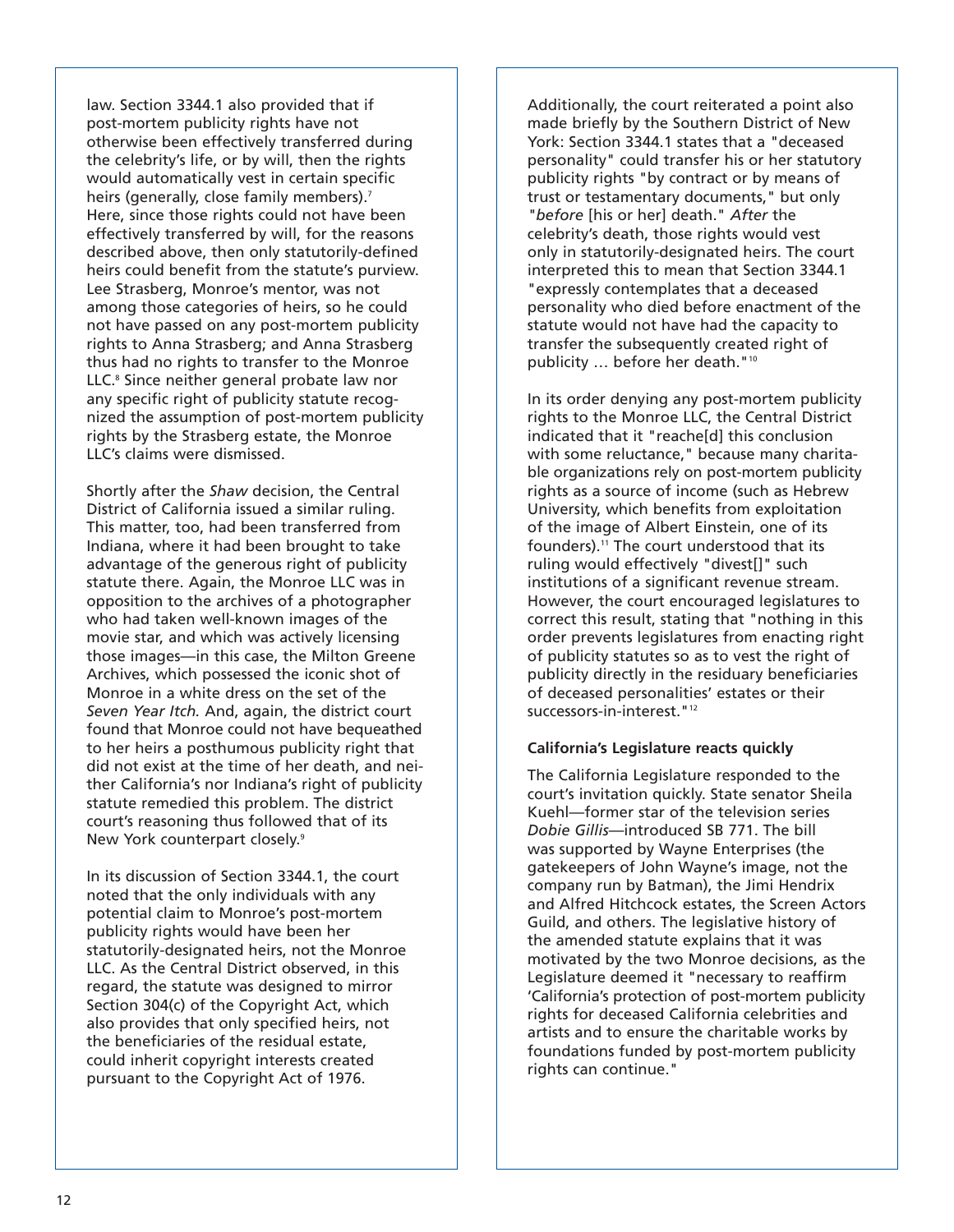Specifically, there were three enumerated goals for the legislation: (1) to clarify that post-mortem publicity rights are freely descendible by will or other means, that these rights were deemed to have existed at the time of the celebrity's death, and that, unless there is an explicit provision to the contrary, these rights will be considered part of the residuary estate; (2) to specify that recognition of postmortem publicity rights is retroactive; and (3) to make clear the Legislature's intent to abrogate the holdings of the two Monroe actions described above.

To this end, the "Dead Celebrities" bill inserts new language in subsection (3)(b). Where the statute states that a celebrity's post-mortem publicity rights are freely transferable and descendible, the following terms have been added:

> The rights recognized under this section shall be deemed to have existed at the time of death of any deceased personality who died prior to January 1, 1985, and, except as provided in subsection (o), shall vest in the persons entitled to these property rights under the testamentary instrument of the deceased personality effective as of the date of his or her death. In the absence of an express transfer in a testamentary instrument of the deceased personality's rights in his or her name, voice, signature, photograph, or likeness, a provision in the testamentary instrument that provides for the disposition of the residue of the deceased personality's assets shall be effective to transfer the rights recognized under this section in accordance with the terms of that provision. The rights established by this section shall also be freely transferable or descendible by contract, trust, or any other testamentary instrument by any subsequent owner of the deceased personality's rights as recognized by this section.

Subsection (o), referred to above, protects some of those who may have acted in reliance on the previous version of the law, and reads:

> Notwithstanding any provision of this section to the contrary, if an action was taken prior to May 1, 2007, to exercise

rights recognized under this section relating to a deceased personality who died prior to January 1, 1985, by a person described in subdivision  $(b)$ ,<sup>13</sup> other than a person who was disinherited by the deceased personality in a testamentary instrument, and the exercise of those rights was not challenged successfully in a court action by a person described in subdivision (b),14 that exercise shall not be affected by subdivision (b). In such a case, the rights that would otherwise vest in one or more persons described in subdivision (b) shall vest solely in the person or persons described in subdivision  $(d)$ ,<sup>15</sup> other than a person disinherited by the deceased personality in a testamentary instrument, for all future purposes.

This language seems to be crafted specifically to exclude the Milton Greene and Shaw Archives—and similarly situated photographic archives—from its purview. That is, the statute only protects statutorily-defined heirs who had exercised post-mortem publicity rights prior to May 1, 2007—*not* entities like the archives who may have exercised such rights.

#### **Where are we now?**

What practical effect does the new statute have? Any photographers or other licensors who concluded that the two Monroe decisions amounted to *carte blanche* for the exploitation of celebrity images may find themselves disappointed. However, neither the Shaw nor Milton Greene Archives are necessarily barred at this point from making commercial use of Monroe's image. That is because neither the New York nor the California court determined whether Monroe was actually domiciled in California at the time of her death, which would control the applicability of the newlyrevised California Code; if Monroe is found to have been a resident of New York when she died, then Section 3344.1's amendment may not affect her estate at all. Instead, the descendibility of her post-mortem publicity rights would be defined by New York law, and as of yet New York has not enacted an equivalent of California's "Dead Celebrities" act. However, that may change. A similar bill was introduced in the New York State Legislature in 2007, and is being supported by,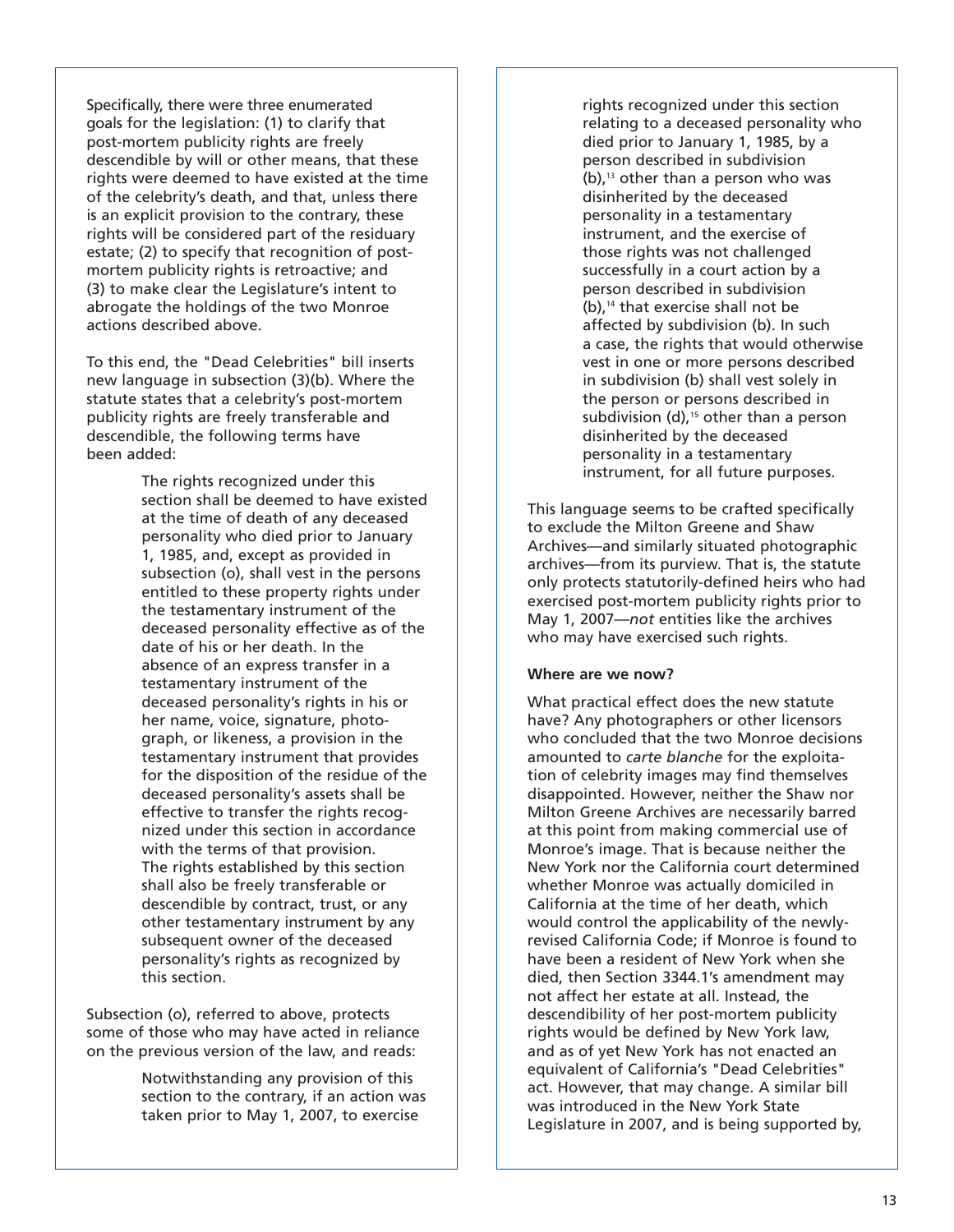among others, Al Pacino—who had studied (and co-starred) with Lee Strasberg, and who happens to be a friend of Lee's widow Anna, the individual who controls the Monroe LLC.

What, then, is the ultimate effect of passage of the "Dead Celebrities" act? Civil Code § 3344.1 already recognized that spouses and blood relations of dead celebrities possessed post-mortem publicity rights. The revised statute is thus relevant only where an entity other than one of the celebrity's statutorilydefined heirs claims to control the celebrity's image. Consequently, the statute's critics contend that it was essentially custom-designed to benefit the Monroe LLC, and the Monroe LLC alone. While it is true that the Monroe LLC lobbied for the bill's passage, and is one of the statute's clearest beneficiaries, other entities conceivably benefit as well—such as Hebrew University, the John Wayne Cancer Institute, and other charitable institutions that rely on revenue from posthumous publicity rights.

Will this change how people do business? Most commercial entities have tended to act conservatively when it comes to the exploitation of celebrity images; as mentioned above, Fred Astaire's Dirt Devil ad, John Wayne's Coors ad, and Lou Gehrig's Alcatel ad were all made with the cooperation of the celebrities' estates. And there is no evidence that the market has been flooded with commercial products making unauthorized use of, say, Albert Einstein's image. In other words, there does not seem to have been an enormous market for, say, Einstein toilet-bowl cleaners that would now be threatened by the revised statute. In short, the "Dead Celebrities" act does not necessarily represent a significant new limitation on the use of celebrity images—at least, not in comparison to the original iteration of the statute, which broke new ground by recognizing the existence of post-mortem publicity rights in the first place.

#### **NOTES**

1. *See, e.g., Guglielmi v. Spelling-Goldberg Productions,* 25 Cal. 3d 860, 861 (1979).

2. The section went into effect on January 1, 1985.

3. Civil Code § 3344.1(a)(1).

4. "For purposes of this subdivision, a play, book, magazine, newspaper, musical composition, audiovisual work, radio or television program, single and original work of art, work of political or newsworthy value, or an advertisement or commercial announcement for any of these works, shall not be considered a product, article of merchandise, good, or service if it is fictional or nonfictional entertainment, or a dramatic, literary, or musical work." Civil Code § 3344.1(a)(2).

5. The plaintiffs in the California action were Marilyn Monroe LLC, CMG Worldwide, Inc. (the Monroe LLC's licensing agent), and Anna Strasberg; the plaintiffs in the New York action were Marilyn Monroe LLC and CMG Worldwide, Inc. For readability, these parties are collectively referred to as the Monroe LLC in this article. 6. *Shaw Family Archives,* 486 F. Supp. 2d at 317.

7. Namely, a surviving spouse, children, grandchildren, or grandparents. Civil Code § 3344.1(d).

8. Indiana's law is phrased slightly differently, but has the same effect. 9. *Milton H. Greene Archives,* Docket 269.

10. *Id.* at 29-30 (emphasis in original).

11. *Id.* at 36.

13. *I.e.,* the deceased celebrity.

14. *I.e.,* those who claim post-mortem publicity rights pursuant to subsection (b)(2).

15. *I.e.*, statutorily-defined heirs.

<sup>12.</sup> *Id.*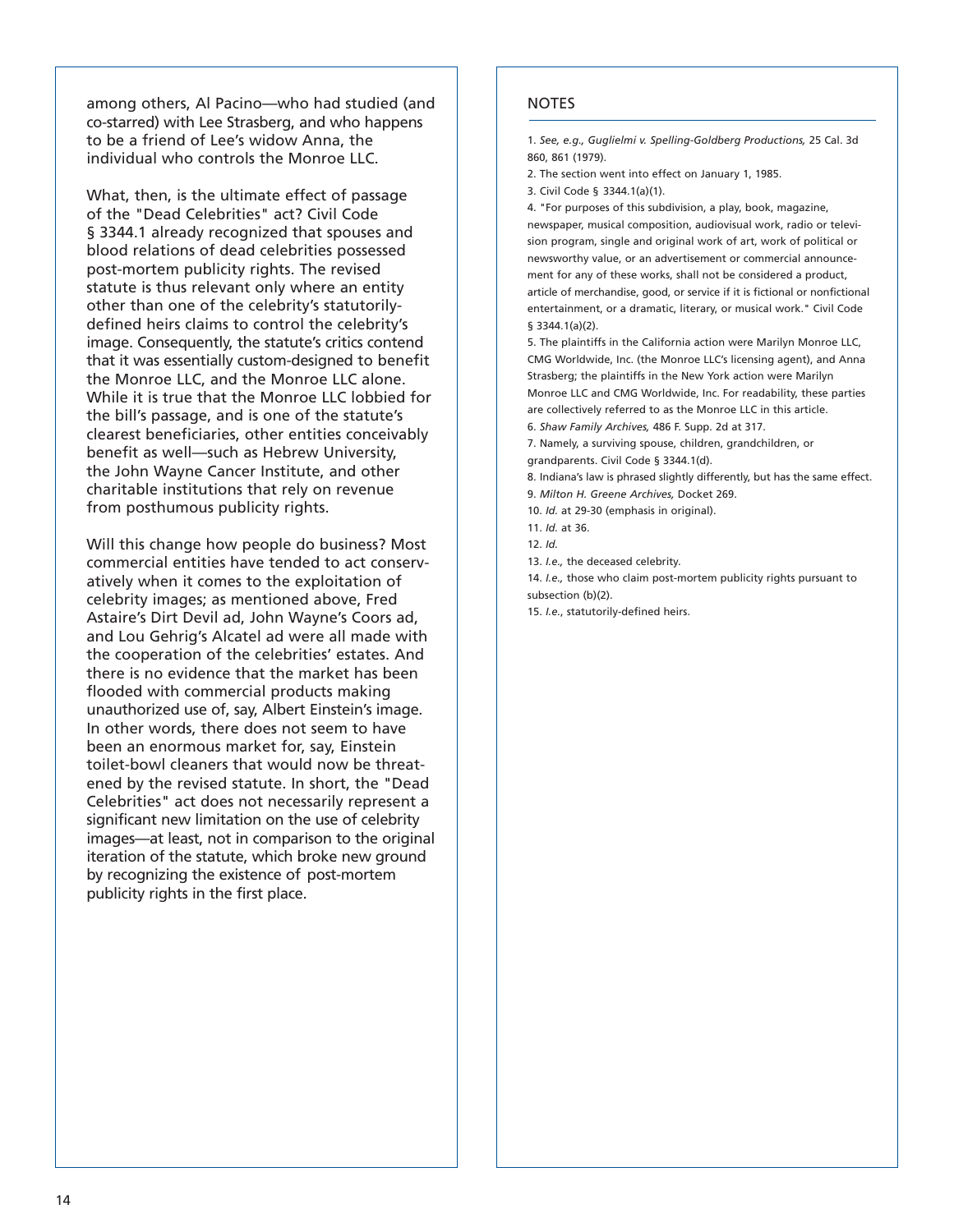# FIRST AMENDMENT LAW SERVICES AT DAVIS WRIGHT TREMAINE

The attorneys in Davis Wright Tremaine's national media practice are recognized as some of the best First Amendment lawyers in America. We assist broadcasters, publishers and journalists in all aspects of media law, including pre-publication review, access to courtrooms and public records, newsroom subpoenas, and defamation and invasion of privacy defense.

As part of the firm's Communications, Media and Information Technologies Department, we provide counseling, regulatory, business and litigation services for national and regional clients in the telecommunications, entertainment and computer industries as well as First Amendment and intellectual property counseling for advertisers nationwide.

For more information on DWT's Communications, Media and Information Technologies Department, contact your DWT attorney at any of our offices or call us on our toll-free client line at: **(877) 398-8415.**

# ABOUT THE AUTHORS

**Laura R. Handman** divides her time between DWT's New York and Washington, D.C. offices, where she represents U.S. and foreign book, magazine, newspaper and electronic publishers and broadcasters in libel, privacy and newsgathering torts, copyright, trademark, access, reporter's privilege and other First Amendment-related matters. She provides broadcast counseling and litigation services from complaint through trial and appeal. Laura is the past President of the Defense Counsel Section of the Libel Defense Resource Center and is founder of the Media Law Committee of the D.C. Bar's Arts, Entertainment and Sports Law Section. Laura served as lead counsel for Amazon.com, Inc. in *In re Grand Jury Subpoena to Amazon.Com Dated August 7, 2006,* discussed in this issue.

*Laura* can be contacted at (202) 973-4200, (212) 489-8230 or laurahandman@dwt.com.

**David Shapiro** is an associate in DWT's Washington D.C. office. He represents media and other clients primarily on First Amendment matters, including defamation claims, access to records, and matters before the FCC. David represented Amazon.com, Inc. in *In re Grand Jury Subpoena to Amazon.Com Dated August 7, 2006,* discussed in this issue.

*David* can be contacted at (202) 973-4238 or davidshapiro@dwt.com.

**Andrew J. Thomas** is a partner in DWT's Los Angeles office. He regularly represents newspapers and magazines, motion picture studios, television networks, book publishers, and other clients in copyright, trademark and right of publicity matters, as well as libel, privacy, reporter's privilege, and other First Amendment issues.

*A.J.* can be contacted at (213) 633-6861 or ajthomas@dwt.com.

**Robyn Aronson** is an associate in DWT's Los Angeles office, where she specializes in media, entertainment, and intellectual property law. She conducts pre-broadcast review for a variety of television programs and documentaries, and litigates defamation, copyright, trademark, right of access, and right of publicity matters.

*Robyn* can be contacted at (213) 633-6816 or robynaronson@dwt.com.